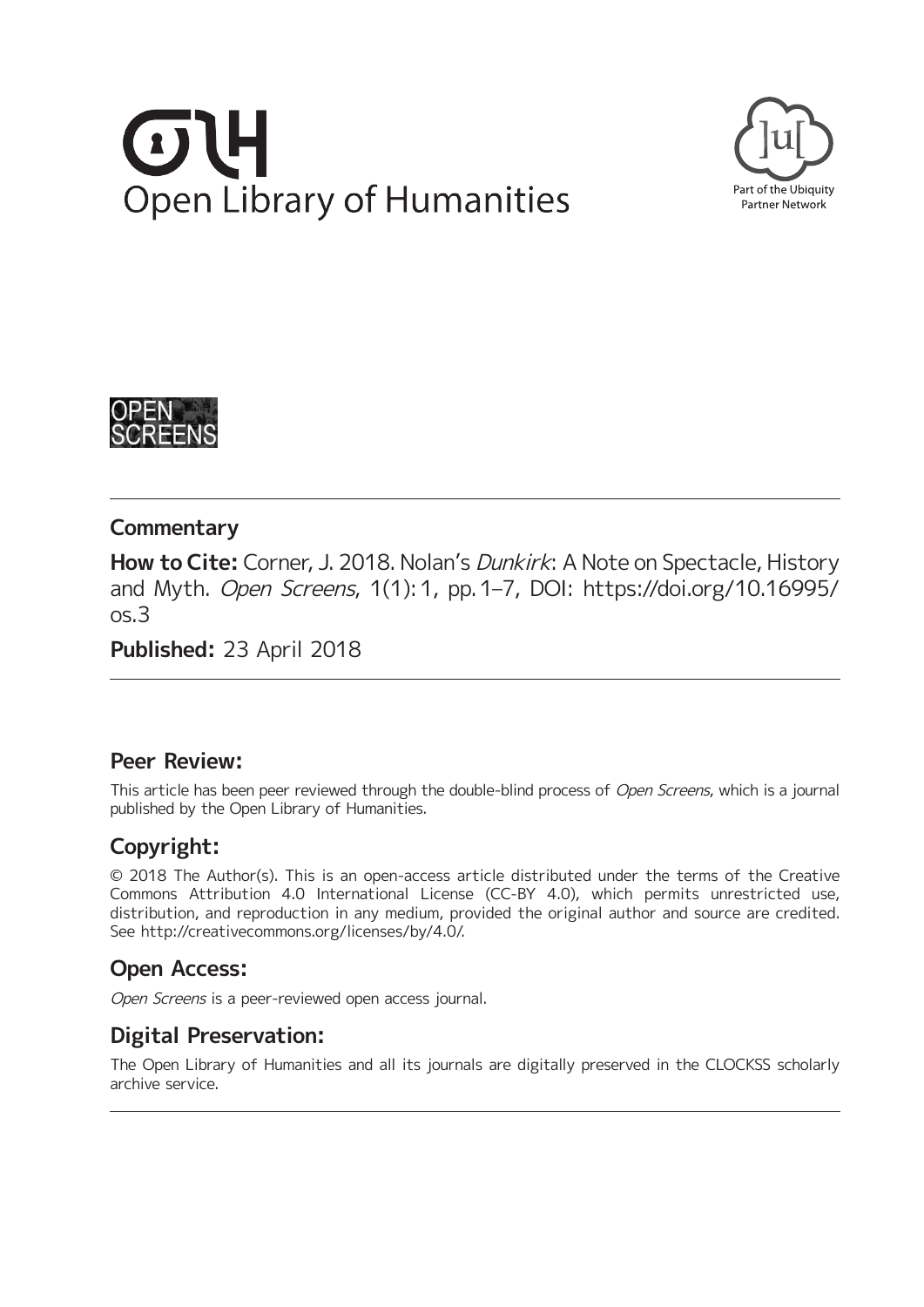

Corner, J. 2018. Nolan's Dunkirk: A Note on Spectacle, History and Myth. Open Screens, 1(1): 1, pp. 1-7, DOI: <https://doi.org/10.16995/os.3>

### **COMMENTARY**

# Nolan's Dunkirk: A Note on Spectacle, History and Myth

John Corner School of Media and Communication, University of Leeds, GB [J.R.Corner@leeds.ac.uk](mailto:J.R.Corner@leeds.ac.uk)

This short Commentary piece explores the role of spectacle in Christopher Nolan's film 'Dunkirk'.

**Keywords:** Christoper Nolan; Dunkirk; Spectacle; History; Myth

In viewers' accounts of Christopher Nolan's *Dunkirk* (Warner, 2017), including that by its admirers and its critics, ideas of the sensory and of the immersive figure prominently. The view that, whatever else, it offers a distinctive cinematic experience receives widespread agreement. The emphasis is on a viewing position in which the witnessing of unfolding spatial-physical events, quite frequently the unfolding of kinds of violent disaster, is emphatically primary throughout, with narratives of social interaction (the group) and the portrayal of subjectivity (the person) largely subordinate to this, always tightly framed by it and often interrupted and dislocated by it. The abrupt and noisy way in which we enter the film through the sudden fusillade of rifle fire upon a group of British soldiers retreating through the Dunkirk streets establishes such a mode of viewing. As Nolan himself recognises, this places his work in a deliberately awkward relation to established narrative models of the 'war film' across the many and various forms this can take. It also subverts and reconfigures that relationship to modes of historical knowledge which many war films generate in part, albeit indirectly, but which inevitably becomes more central in those films placing actual events and incidents at the centre of their scripts. The more extensive a film's engagement with the detail of these events, the more that a degree of 'documentariness' becomes part of the viewing experience it offers.<sup>1</sup>

<sup>1</sup> Films in the broad category of 'biopic' vary considerably in the terms of the play-off, of course, although by definition this is generally one in which there is a primacy of personal 'story' over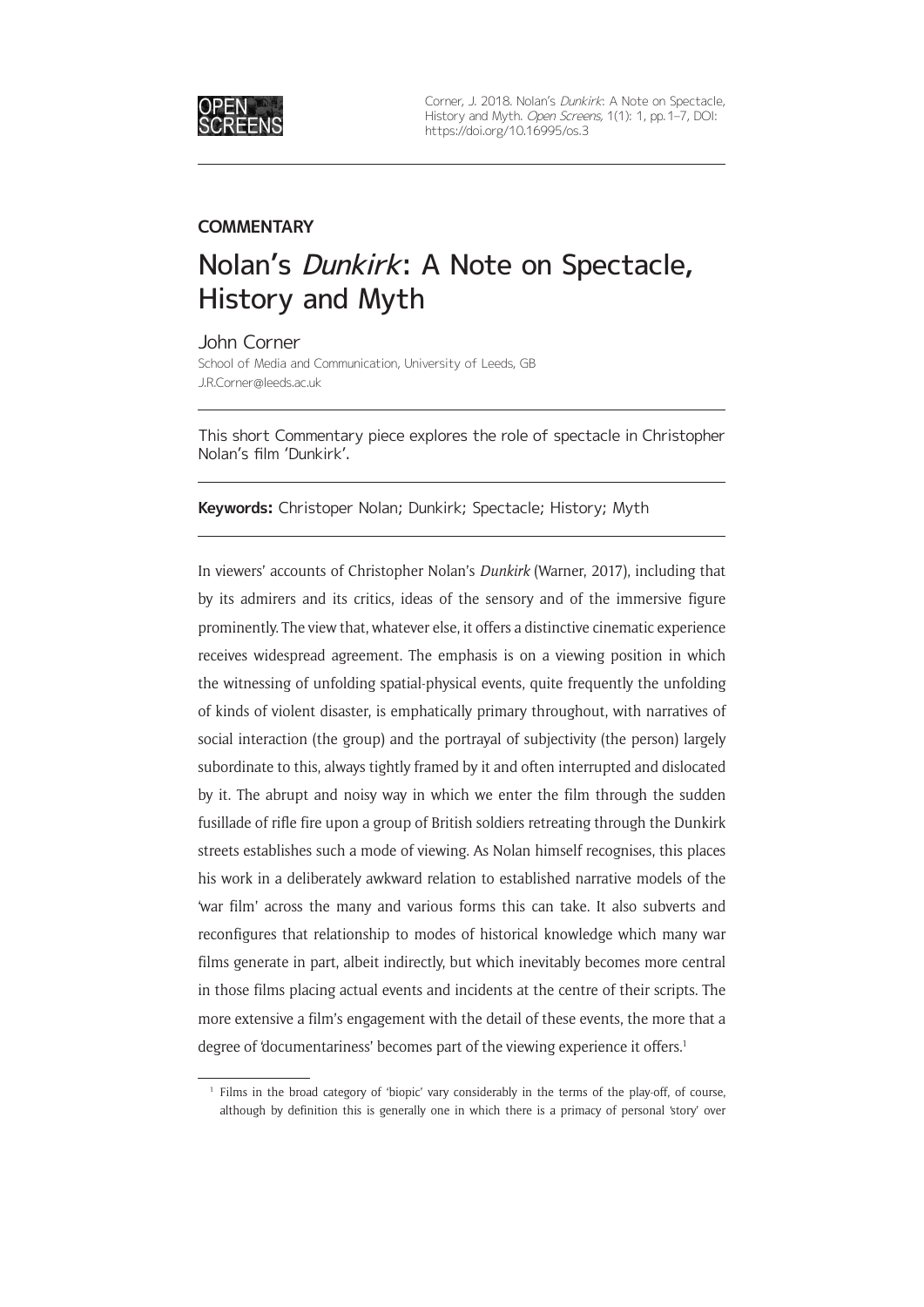In this brief note of commentary, I want to explore questions about the undoubted originality of *Dunkirk* with a particular interest in how the intensity of the sensory experience, panoramic perspectives and disjunctions of narrative structure inform or underpin a broader cognitive engagement with 'what is happening' and then with 'what really happened'. 'What really happened' is an indispensable if mostly only indirectly evoked part of the viewing engagement with 'what is happening', an awareness of *historicality* being a major underpinning of the entire filmic project, as Nolan is aware.2 Classic war films like *The Dam Busters* (ABPC, 1955) show one mode of this kind of relationship at work, including its prominence in publicity, where the promise of a new, 'truer' story of the 'real events' joins the promise of dramatic pleasures as a key attraction. However, the most relevant example from recent cinema would be Spielberg's *Saving Private Ryan* (Dreamworks, 1998) particularly its first 25 minutes, which was widely publicized and discussed as a major intervention in our knowledge, including our emotional knowledge, about the D day landings of 1944. Here, the 'historicality' was reinforced through an initial mode of portrayal which partly replicated documentary footage and contemporary still photography in delivering a series of sensory shocks, organised as a sustained 'witnessing' of the Omaha beach assault. In doing so, it held back on focused story-telling until this initial, realist re-enactment phase was over, until the shockingly 'new' perception of the events had been delivered. Largely conventional narrative forms then became the key mode, however interrupted by intensive scenes of combat which connected back to the opening section.

What we can call *Dunkirk's referential* sub-level works rather differently and with no moments of formal 'documentarist' cuing to foreground its presence. Working imaginatively, and at times operatically, from the repertoire of contemporary action cinema, in the process extending this repertoire, the film stages scenes in which ideas of 'what really happened' operate as an important co-ordinate for affective

historical 'setting' (as in the recent 'Churchill' film *Darkest Hour* (Perfect World/Working Title, 2017), in which creative liberties with historical events was a recurrent theme in critical reviews).

<sup>&</sup>lt;sup>2</sup> This awareness is displayed at several points in 'Allowing Fate to be Arbitrary', a conversation between Christopher and Jonathan Nolan in Nolan, C. (2017), ix–xxxvii.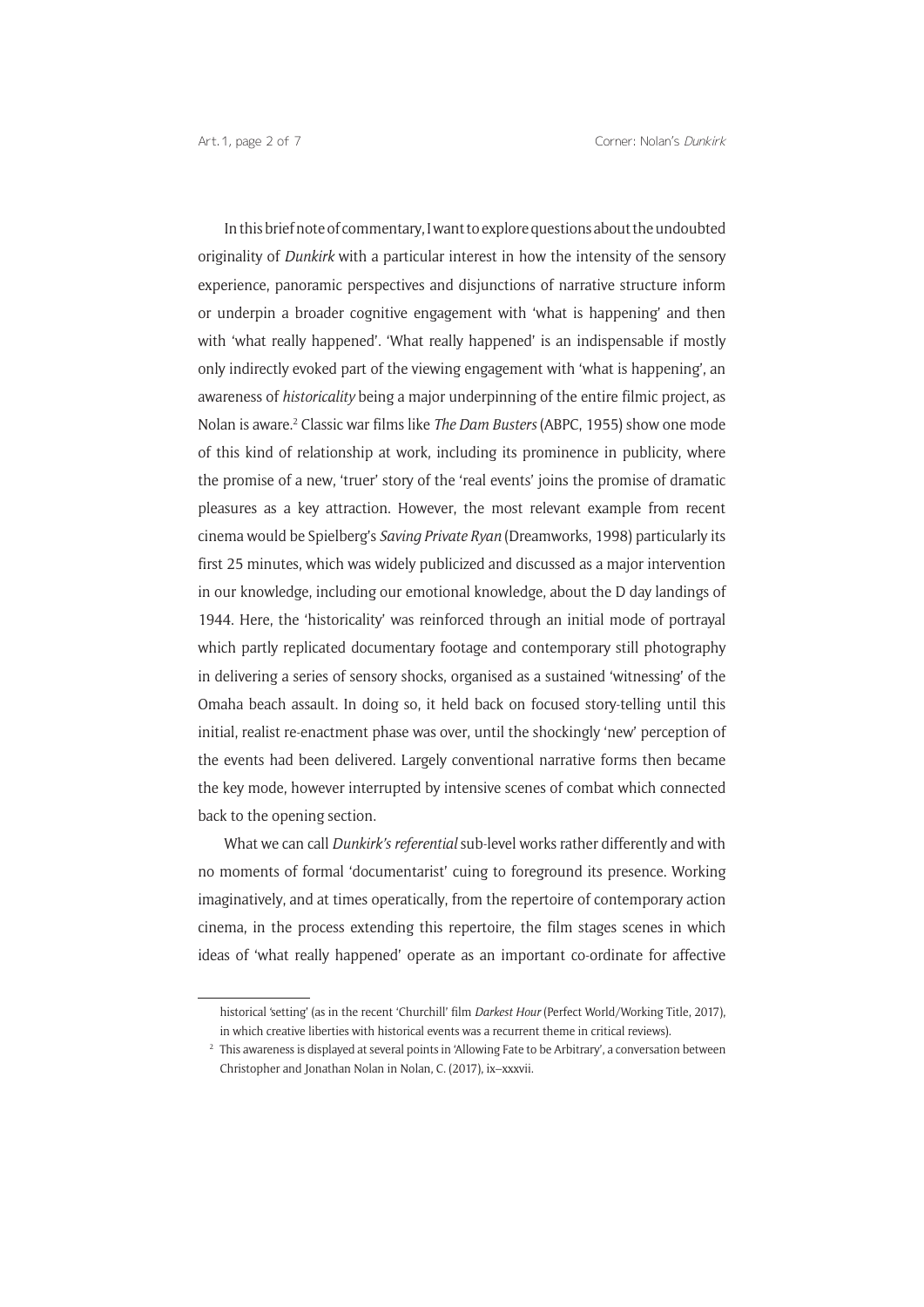orientation but do not displace *spectacularity* and its pleasures as the source of the principal viewing experience.

Nevertheless, some commentators have held *Dunkirk* to quite tight levels of documentary accountability. They have, for example, referred to the near absence from the 'Mole' strand of the film (the mole is a long jetty) of the major warships (nearly forty) which the records show were involved in the evacuation and which played a more important role than the 'armada' of small boats, however effective these were; they have noted the sense of a smaller event than one involving over 300,000 troops and they have remarked on the underplaying of the role played by French forces in providing the rearguard cover for the evacuation to be successful. The possibility of the use of CGI (eschewed by Nolan) in conveying magnitude visually (as found, for instance, in *Saving Private Ryan*) is sometimes raised in these charges. However, what this line of criticism fails to recognise adequately is the kinds of profound *transformation* Nolan wished to work on his source accounts, in order to craft a depiction of destruction, death and the struggle for survival within a particular filmic aesthetic very different from that of conventional dramatized documentary modes.

Clearly, one key aspect of the transformative plan is the regular movement across three narrative stands, 'mole', 'sea' and 'air' – each working down the length of the film within radically different time-frames and action spaces. These finally and briefly overlap, duplicating from different perspectives the incidents they depict and generating both anticipatory and retrospective connections for the viewer in ways which some have found stimulating to navigate and others have found to be confusing. This is, of course, a Nolan 'signature' feature and one of its functions in breaking up narrative time and space is to fracture any attempt at following some overarching 'story of Dunkirk' (along the lines of the story of the *Dam Busters* raid) and to give emphasis to the discrete arenas of localized and often destructive action.

It might be useful now to look briefly at each of the narrative strands in terms of the way it engages with 'Dunkirk' as a referent historical event about which there is a pre-established national story. Of the three strands, 'Air', working across one hour, is the most restricted in generating any meanings beyond those around its tight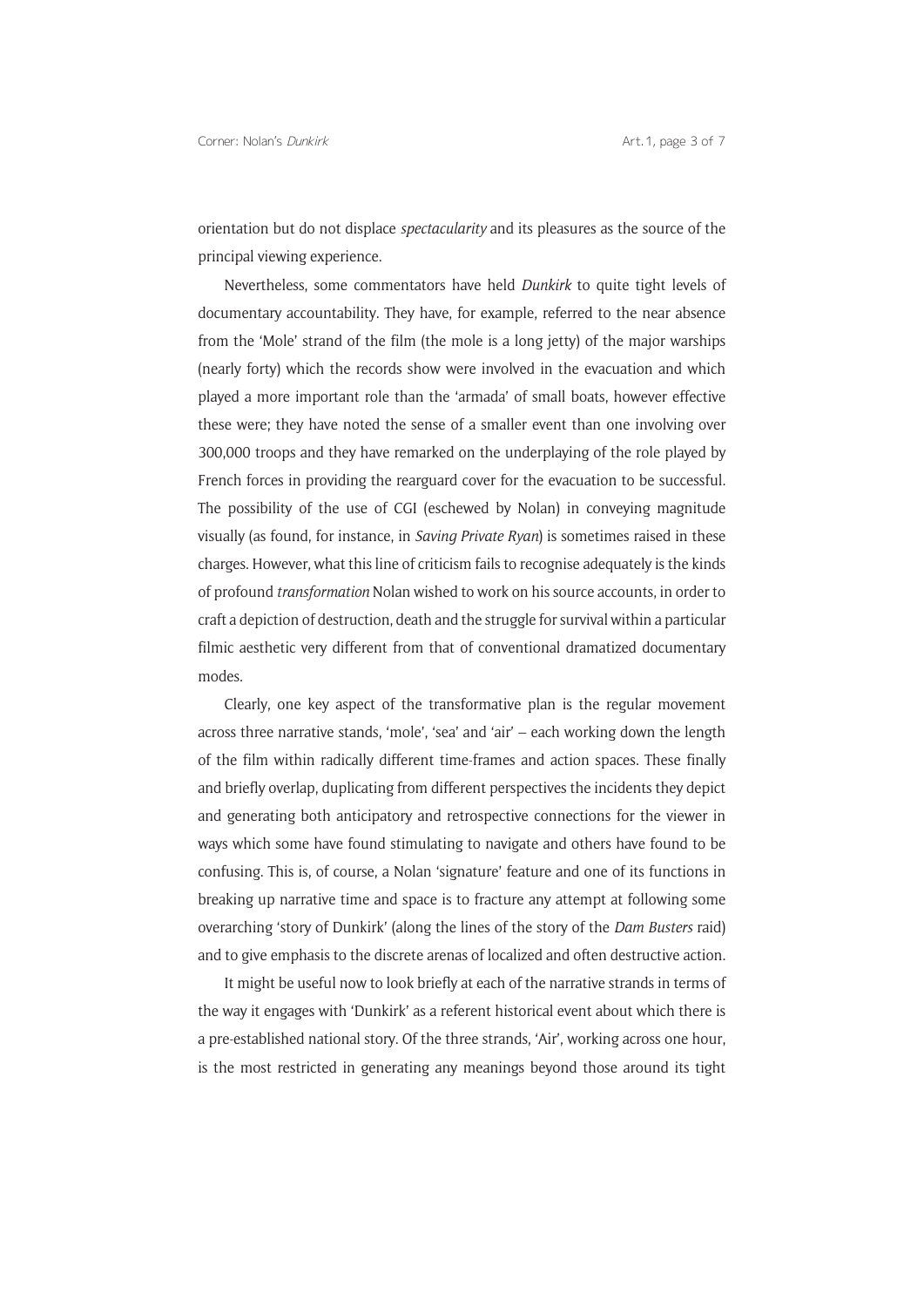portrayal of the experience of air combat involving three Spitfires and a number of enemy planes. This it does, working from a basic grammar of shots (including threequarter profile of pilot in cockpit, pilot's view of enemy aircraft under engagement, shots of aircraft from above and below at varying distances) and sounds (terse radio exchanges between pilots, loud bursts of cannonfire) that are broadly familiar from previous air war sequences. In Britain, this would include films like *Angels One Five* (Templar Films, 1952) and *Reach for the Sky* (Rank, 1956). However, Nolan brings an immersive and sonic intensity to this grammar (involving viewer positioning at times quite close to that of a player of a combat videogame) which take it well beyond straight repetition.

The 'Mole', working across an entire week and therefore much more the product of selection and condensation than either of the other two strands, is essentially focussed on action around the jetty and beach, as troops try to embark, often under intensive air attack, which causes a hospital ship to sink, and torpedo attack, which sinks a destroyer (the only large naval vessel seen in the film) shortly after it has left with its complement of troops. Speech is generally limited to urgent commands but, early on, the presence of a naval commander and an army colonel, joined by a Rear Admiral, allows a brief discussion about the overall plan of evacuation, and obstacles to it, which moves beyond anything else in the film in setting events within their historical-military context as this was perceived at Command level. The scene is close in character to the kind of 'strategy talk' which is a key ingredient in many war films and which Nolan has stated he wanted to keep to a minimum (Nolan 2017: xi). It is indispensable to the making of broader sense out of what is happening and what will happen and it situates the fragmented action spaces within the frame of a wartime national emergency, articulating sharply the logistical 'challenge' of Dunkirk. A brief exchange between Commander and Colonel close to the end of the film brings closure to this frame in terms of the 'challenge *met*' with a tenfold bonus ("Churchill got his thirty thousand"/"And then some, almost 300,000. So far").

The 'sea' strand, operating across one day, is distinctive not only in the way that it works as a point of intersection both for the mole story and the air story, but also because it begins and ends in England, grounding the film in nationhood, in the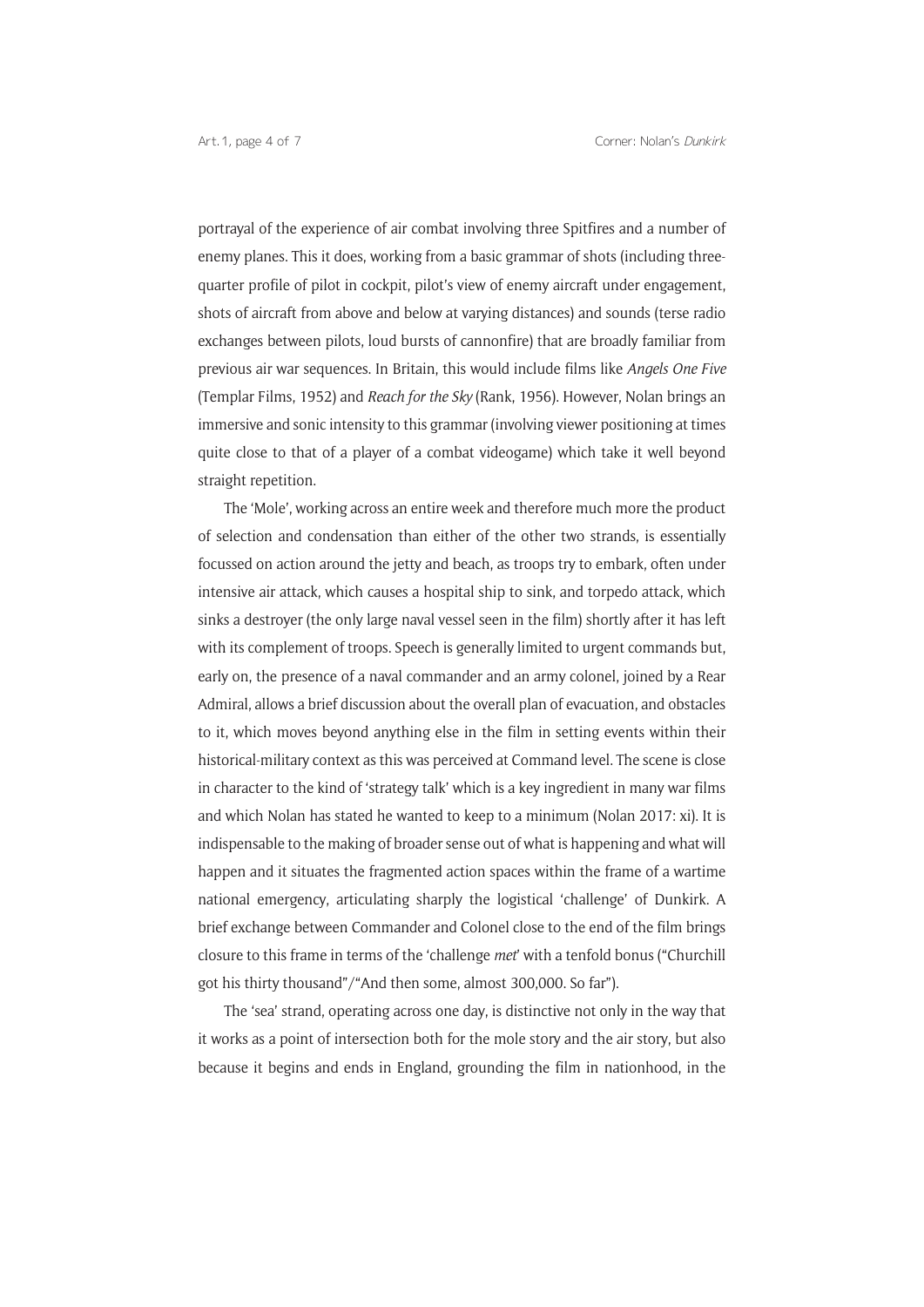'home front' and 'civilian-ness'. It is also the strand operating with a classic 'small group in danger' narrative, strongly organised around the figure of Mr Dawson, the calm and determined skipper of the *Moonstone*, registered in Weymouth. Here, there is a connection back to earlier British films showing 'ordinary' civilians responding with initiative, courage and (crucially) understated speech to the brutal circumstances of war, a structure of feeling which strongly underpins the established 'little boats' story of Dunkirk. A central, indeed iconic, scene is the pageant-like arrival of a rescue armada close to the beach, with much flag-waving and cheering from those on the mole and from surrounding ships. Here, the formal, figurine-like positioning of crews upon the deck of the small boats gives this sequence an even more emphatic tableaux character than it would otherwise have. The relationship with received history (and myth) is unwaveringly positive, with Mr Dawson's quiet mode of heroism in multiple acts of rescue, becoming both a moral centre for the film and an implicit personification of dominant national values. At its conclusion, the 'sea' strand is also important in offering a sense of immediate aftermath, of 'what it all *meant*', using the public's positive response to disembarking soldiers, newspaper headlines and extensive extracts from Churchill's resonantly defiant speech as heard on the radio. This steeps the ending of the film within an affirming framework of emotions around the 'miracle' of 'deliverance' (both these key words appear in the film's opening title sequence). The determined positivity of national mood in the face of setback is heightened by its contrast with the shame and criticism which some of the soldiers are shown to be expecting, thereby stabilizing the film's core values and linking its various fictive depictions to a dominant version of the national-historical.

However, the 'sea' strand also includes another, far more negative, small-group story, about a group of soldiers who board a grounded fishing vessel to await the tide and then become involved both in violent internal argument and a sequence of events, including gunfire from the beach and aerial attack, which leads to the loss of their vessel and their rescue by the *Moonstone.* This sub-strand involves the most graphic and bleak portrayal of 'survivalism' which the film contains. The dissent, prejudice and violence generate a story of desperation the negativity of which is in some contrast with the apparent selflessness of the three Spitfire pilots (one finally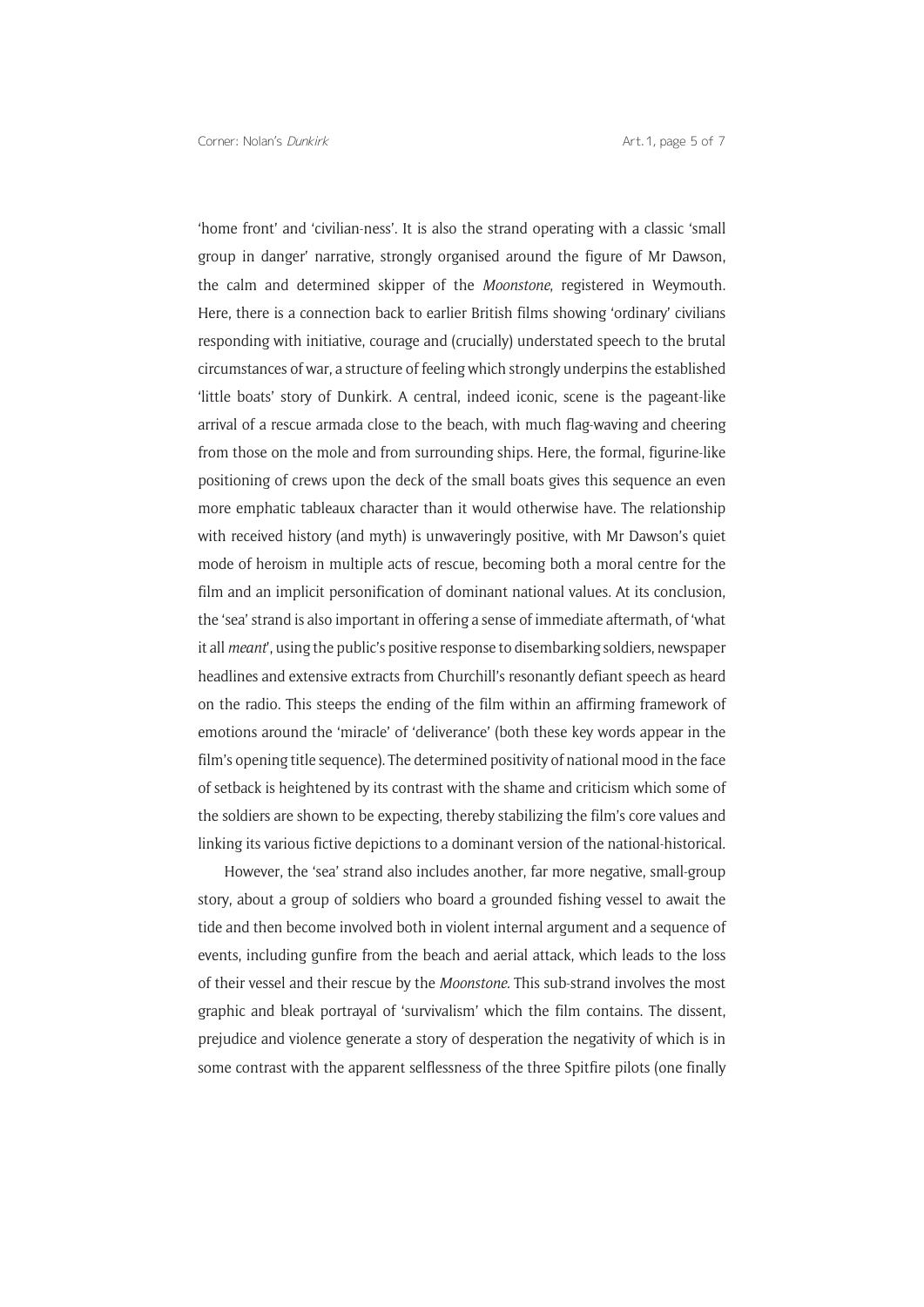dead, one rescued and one making an emergency landing into captivity) and the efficient resolve of the *Moonstone's* crew.

I want now to return to those general questions raised earlier – concerning the way in which Nolan's film variously positions the viewer in relation to the historicality of the events upon which its narrative foci (variously exciting, bleak or celebratory in tone) draw, a positioning involving what I have called a degree of 'documentariness' in its cognitive profile, however implicit and indirect.<sup>3</sup> Of course, firm arguments about the positioning of viewers require at least some level of evidence from audience research (and, certainly, for such an original film, investigations of this kind would be productive) but the film's structure and delivery give some indications of what we might call the 'options for knowing and feeling' on offer. It seems to me that there is a degree of internal tension at work here, clearly picked up in some accounts but unregistered in others. What is finally a conservative thematics of national achievement and character (by turns, elegiac and heroic) is combined with intense moments of destruction and death, often sonically and visually overwhelming. To the first of these dimensions, the film's affective design (aided throughout by Hans Zimmer's score, with strategic use of Elgar) constructs a respectfully affirming stance for its audiences to take up, one related to the established mythic tonalities of the 'Dunkirk spirit'.4 Within the terms of the second, however, they are taken for what is often by turns a thrilling and disturbing trip, one driven by the sensory immediacies of violent incident. Partly, this is perhaps a consequence of the dual and unstable dynamics of immersive sensory overload in this context, working at points to convey viewers back via its simulations to a shocking 'then' while at other points strongly reinforcing the 'now' of the viewing experience itself. Certainly, within the framework of contemporary films about World War II, what I have identified as a

<sup>3</sup> This is perhaps an example of those documentary 'approximations' which Stella Bruzzi (2013) suggests occur across the documentary/fiction interface and which mix referential factors with factors of viewer perception in ways deserving exploration.

<sup>4</sup> The 'Dunkirk Spirit', the snatching of victory from defeat, resilience in the face of adversity, is repeatedly mentioned in the interviews on the Special Features section of the DVD, including those with Nolan himself.